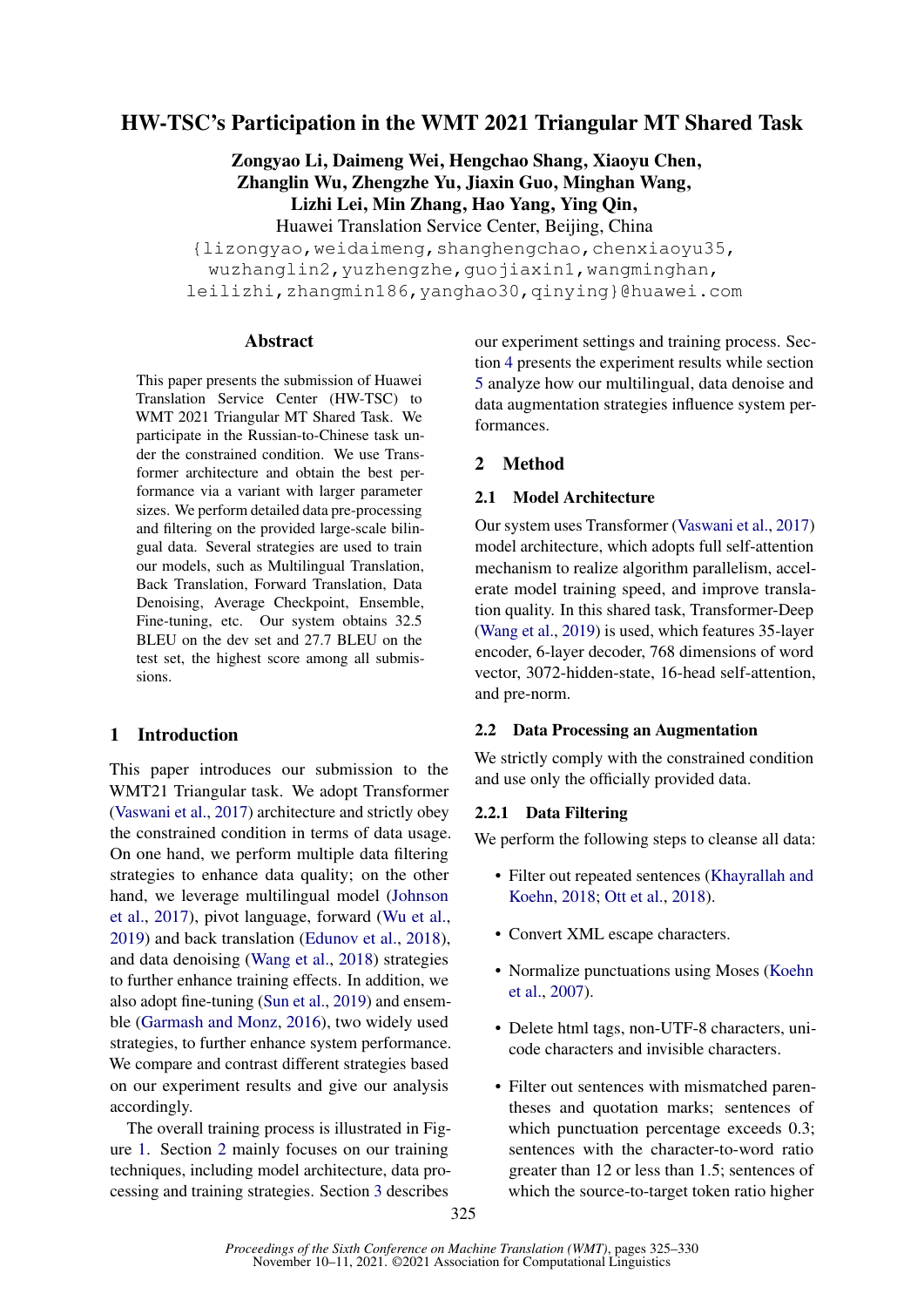<span id="page-1-0"></span>

Figure 1: This figure shows the training process for the WMT 2021 Triangular MT Shared Task, which consists of three stages. In stage 1, three forward models and one backward model are trained. In stage 2, denoise corpus is used to train models incrementally. In stage 3, the synthetic data by FTST and denoise corpus are used to train models incrementally. Finally, model ensemble is used to boost the performance.

than 3 or lowers than 0.3; sentences with more than 120 tokens.

- Apply langid [\(Joulin et al.,](#page-5-8) [2016b](#page-5-8), a) to filter sentences in other languages.
- Use fast-align [\(Dyer et al.,](#page-4-4) [2013\)](#page-4-4) to filter sentence pairs with poor alignment, about 10% of the data is filtered.

We perform the additional steps to process Chinese data:

- Convert traditional Chinese characters to simplified ones.
- Convert fullwidth forms to halfwidth forms.

Data sizes before and after cleansing are listed in Table [1.](#page-2-1)

#### <span id="page-1-2"></span>2.2.2 Data Augmentation

Back-translation [\(Edunov et al.,](#page-4-1) [2018\)](#page-4-1) is an effective way to boost translation quality by using monolingual data to generate synthetic training parallel data. As described in [\(Wu et al.,](#page-5-1) [2019\)](#page-5-1), similar to back translation, the monolingual corpus in source language can also be used to generate forward translation text with a trained MT model,

and the generated forward and backward translation data can both be merged with the authentic bilingual data. This strategy can increase the data size to a large extent.

Since there is no officially provided monolingual data, we use the target side of en2zh data and the source side of zh2ru data filtered out in section [2.2.1](#page-0-1) for back translation. We adopt the top-k sampling method. Then, we use the source side of ru2en data for forward translation, which is done based on beam search. Through sampling, we ensure that the sizes of data generated by forward and back translation are relatively equal. In this paper, we refer to the combination of forward and sampling back translation as FTST.

#### <span id="page-1-1"></span>2.2.3 Filter Using LaBSE

Apart from the commonly used data cleansing methods, we also explore other techniques based on neural networks. LaBSE [\(Feng et al.,](#page-4-5) [2020\)](#page-4-5) is a multilingual BERT embedding model that can measure semantic similarities across languages. In our experiment, we notice that traditional data cleansing methods described in section [2.2.1](#page-0-1) are unable to produce high-quality data, so we further filter the data using pre-training model LaBSE. For all parallel data, we calculated the similarity scores and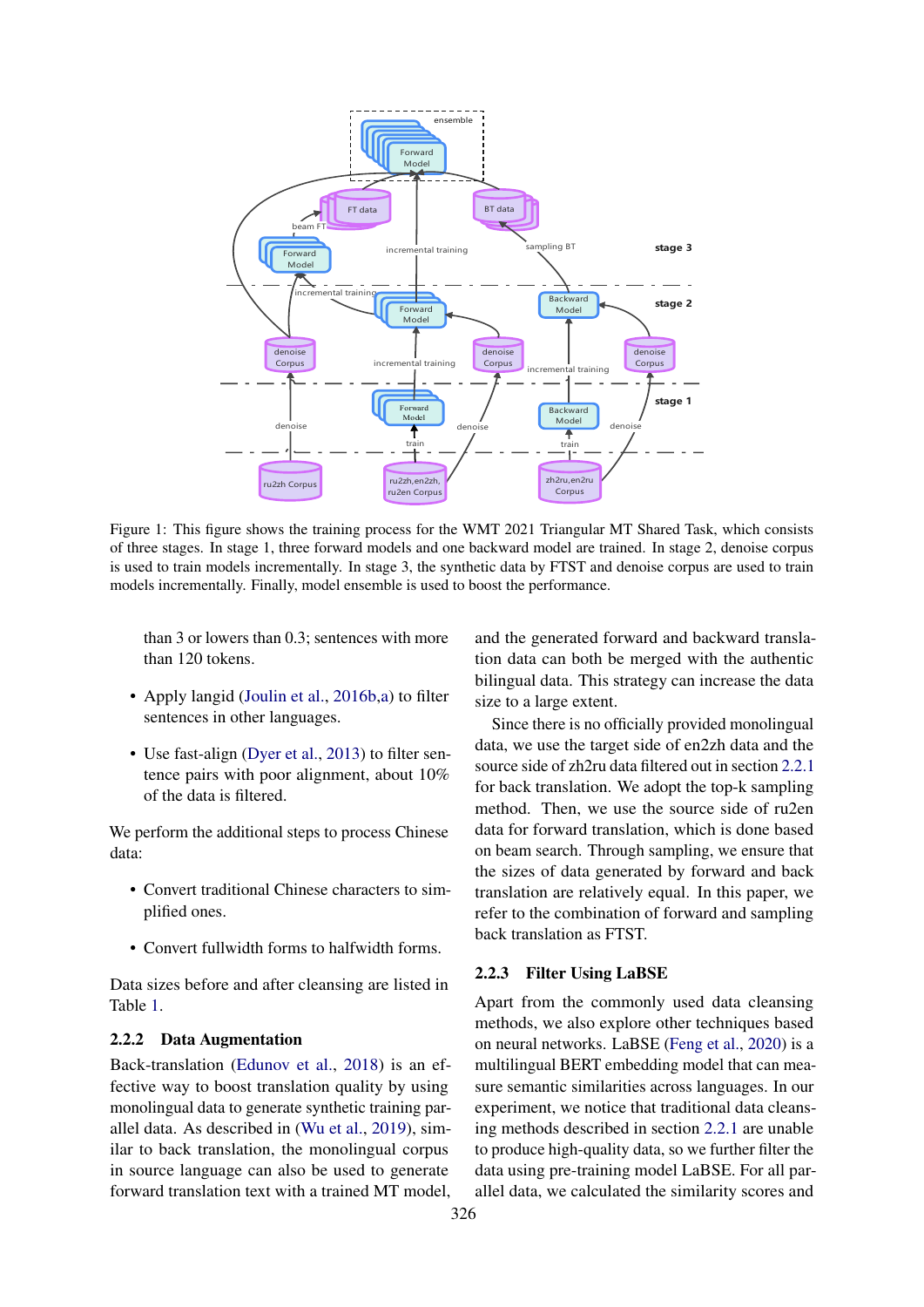<span id="page-2-1"></span>

| language pair |       |       | Raw data Data Filtering Filter Using LaBSE |
|---------------|-------|-------|--------------------------------------------|
| en-zh         | 28.6M | 14.7M | 13.3M                                      |
| en-ru         | 69.2M | 45.1M | 36.0M                                      |
| ru-zh         | 33.4M | 19.1M | 14.7M                                      |

Table 1: Data sizes before and after filtering by different methods.

filtered out sentence pairs below a threshold. For Russian-Chinese data, the threshold is set to 0.7. For Russian-English and English-Chinese data, the threshold is set to 0.8. Our experiment integrates data denoising into the training process. The data size filtered by LaBSE is shown in table [1.](#page-2-1)

#### 2.3 Multilingual Model

[Johnson et al.](#page-4-0) [\(2017\)](#page-4-0) proposes a simple solution that uses a single Neural Machine Translation (NMT) model to translate among multiple languages, and the model requires no change to the model architecture. Instead, the model introduces an artificial token at the beginning of the input sentence to specify the required target language. All languages use a shared vocabulary. There is no need to add more parameters. Surprisingly, experiments show that such model design can achieve better translation qualities across languages. In our experiment, we use two multilingual systems: forward model using ru2zh, en2zh, and ru2en data, and backward model using zh2ru and en2ru data.

#### 2.4 Denoising Training

[Wang et al.](#page-5-2) [\(2018\)](#page-5-2) find that during training, dynamically adjusting noise data can boost system performance. The core idea is to train the model with noisy data at the initial stages and clearer data at later stages till the model converges. The quality of training data in this task is relatively poor as most of the data are crawled from website. We consider denoising training is suitable in this scenario. We simplify the denoising training process in our experiment, divide the training process into several stages.

For forward model, the training is divided into three steps: 1) Use all official provided data in three directions (ru2zh, en2zh, and ru2en) for training; 2) Use all clean data selected by LaBSE for incremental training; 3) Finally, use ru2zh clean data selected by LaBSE for incremental training.

For backward model, we only perform two steps: 1) Use all data (en2ru, zh2ru) for training; 2) Use zh2ru clean data selected by LaBSE for incremental

training.

#### 2.5 Fine-tuning and Ensemble

To achieve better results, fine-tuning with smallsize in-domain data is necessary [\(Sun et al.,](#page-5-3) [2019\)](#page-5-3). An effective strategy for fine-tuning is to leverage the dev set available in this task. The fine-tuning strategies employed in our experiment include: 1) Add noise to the target side of the dev set to generate synthetic training data [\(Meng et al.,](#page-5-9) [2020\)](#page-5-9); 2) Use multiple models to generate synthetic data through beam search decoding, and then add synthetic data to the dev test for fine-tuning.

Model ensemble is also a widely used technique in previous WMT workshops [\(Garmash and Monz,](#page-4-2) [2016\)](#page-4-2), which can boost the performance by combining the predictions of several models at each decoding step. We selected the best four models from the six we trained for ensemble.

#### <span id="page-2-0"></span>3 Settings

### 3.1 Experiment Settings

We use the open-source fairseq [\(Ott et al.,](#page-5-10) [2019\)](#page-5-10) for training, and use sacreBLEU [\(Post,](#page-5-11) [2018\)](#page-5-11) to measure system performances instead of the BLEU script mentioned in the task. The main parameters are as follows: Each model is trained using 8 GPUs. The size of each batch is set as 2048, parameter update frequency as 32, learning rate as 5e-4 [\(Vaswani et al.,](#page-5-0) [2017\)](#page-5-0) and label smoothing as 0.1 [\(Szegedy et al.,](#page-5-12) [2016\)](#page-5-12). The number of warmup steps is 4000, and the dropout is 0.1. We employ joint sentencepiece model [\(Kudo and Richardson,](#page-5-13) [2018;](#page-5-13) [Kudo,](#page-5-14) [2018\)](#page-5-14) for word segmentation, with the size of the vocabulary set to 32k. Jieba tokenizer is used for Chinese word segmentation while Moses tokenizer for English and Russian word segmentation. The three languages share a vocabulary of 45K words. In the inference phase, we use the opensource marian [\(Junczys-Dowmunt et al.,](#page-5-15) [2018\)](#page-5-15) to perform decoding. The beam-size is 4 and the length penalty is set to 1.2.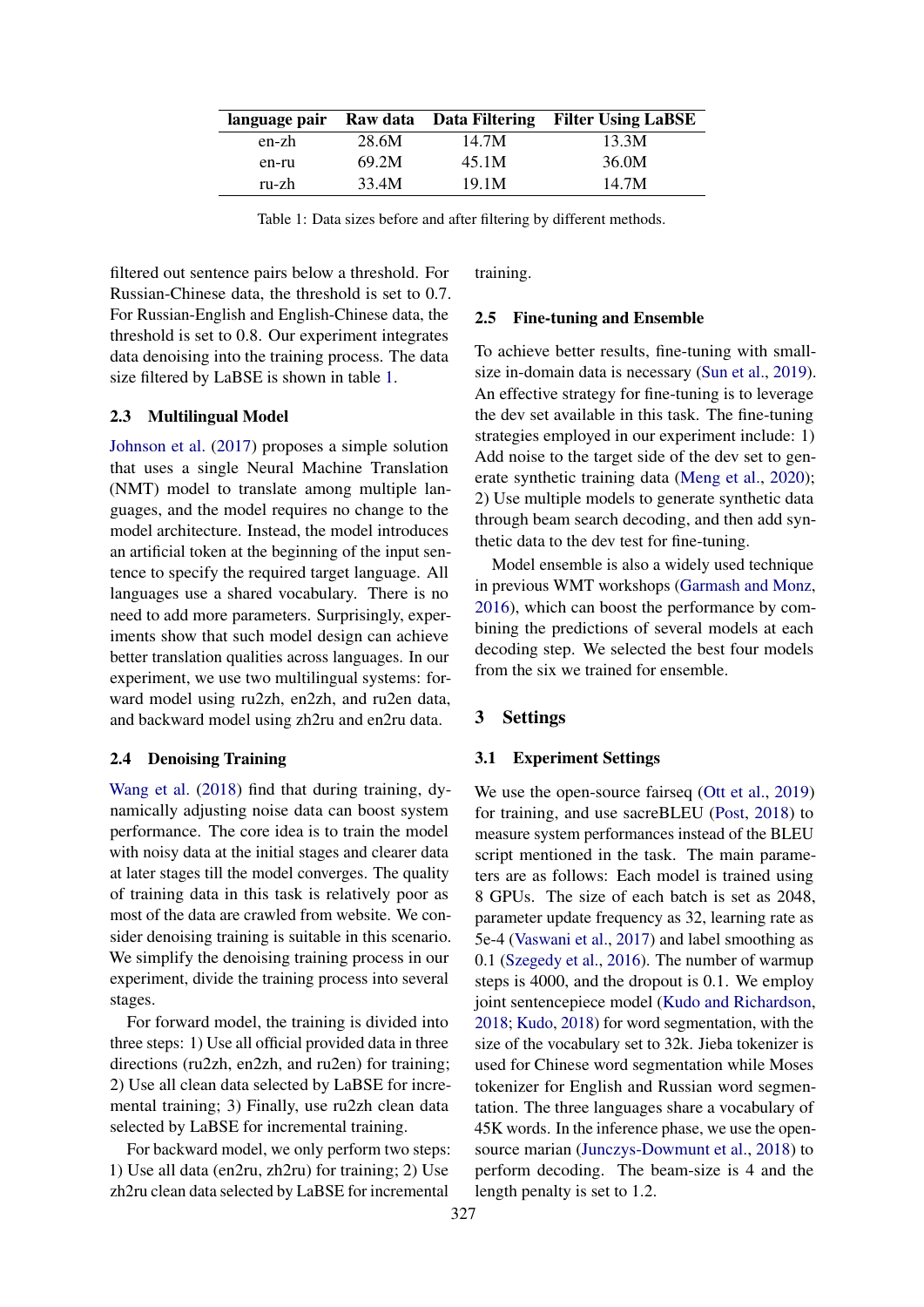<span id="page-3-2"></span>

| <b>System</b>           | <b>BLEU</b>   |
|-------------------------|---------------|
| Data Filter             | 26.6          |
| Multilingual model      | $29.3 (+2.7)$ |
| Full data denoise       | $30.0 (+0.7)$ |
| $FTST + ru$ -zh denoise | $31.9 (+1.9)$ |
| Ensemble                | $32.5 (+0.6)$ |
| 2021 Final submit       | 27.7          |

Table 2: The experimental result of system

### 3.2 Training Process

We combine multi-stage denoising training with data augmentation methods. Figure [1](#page-1-0) illustrates our training process:

- 1) We cleanse the training data using methods mentioned in [2.2.1](#page-0-1) and train three forward models and one backward model.
- 2) We further denoise data using LaBSE (as mentioned in [2.2.3\)](#page-1-1) and conduct denoising training until the model converge on the dev set.
- 3) We perform data augmentation as described in [2.2.2.](#page-1-2) We collect a total of 45M Russian monolingual data and split them into three sets, each with 15M sentences. We use three different forward models to generate three sets of training data. Hoping to add diversity to incremental training, we use the data synthesized by one model to train the other two models. For example, we use the synthetic data generated by forward model A to incremental train forward model B, C and so on. We also collect a total of 15M Chinese monolingual data and back translate the data using the backward model. We repeat back translation for three times and obtain three sets of back translation data. We incrementally train six models using the above synthetic data.
- 4) We average the last 5 checkpoints of each model and select the best four from the six models we trained for final ensemble.

### <span id="page-3-0"></span>4 Experiment Result

Our overall training strategy is to train a baseline model, conduct incremental training with techniques such as multilingual model, denoise training, data augmentation, and fine-tuning. Our submitted results come from ensembled models. Table [2](#page-3-2) lists the results of our submission on dev set. Comparing with the baseline model, our final submission

<span id="page-3-3"></span>

| <b>Training Strategy</b> | <b>Train Data</b> | <b>BLEU</b>   |
|--------------------------|-------------------|---------------|
| <b>Baseline</b>          | ru2zh             | 26.6          |
| <b>Enhanced</b> target   | $+en2zh$          | $28.7 (+2.1)$ |
| <b>Enhanced</b> target   | $+ru2en$          | $29.3 (+0.6)$ |
| and source               |                   |               |
| <b>All Direction</b>     | $+zh2ru$          | $29.2(-0.1)$  |
|                          | zh2en             |               |
|                          | en2ru             |               |

Table 3: The experimental result of Multilingual Model

achieves an increase of 5.9 BLEU. Our baseline model is trained with data processed with methods mentioned in section [2.2.1.](#page-0-1) The BLEU score of the baseline model on the dev set is 26.6. Comparing with the baseline model, our multilingual strategy leads to a huge improvement of 2.7 BLEU. Our simplified denoising training strategy contributes to an increase of 0.7 BLEU. It should be noted that data augmentation techniques (FTST method and LaBSE denoising on ru2zh data) also result in a significant increase of 1.9 BLEU. Finally, an increase of 0.6 BLEU is gained via ensemble. Our submitted system gain 32.5 BLEU on the dev set, which demonstrate the effectiveness of our multiple strategies. According to the organizer's feedback, our submitted model gains 27.7 BLEU on the WMT21 test set.

### <span id="page-3-1"></span>5 Analysis

## 5.1 Multilingual Model and Model Performance

Our experiment results demonstrate that multilingual model has positive effects on system performance. We have experimented on different multilingual models and compare their results. Table [3](#page-3-3) lists the results of different multilingual models. Compared with the baseline model, the multilingual model obtains 2.1 BLEU increase after adding en2zh data for training. A further 0.6 BLEU is achieved after adding the ru2en data, demonstrating that adding Russian data at the source side can optimize the encoder.

However, our experiment shows no improvement after adding data of other three directions. We adopt the enhanced target and source strategy for faster training, as training with all data might be considerably slow.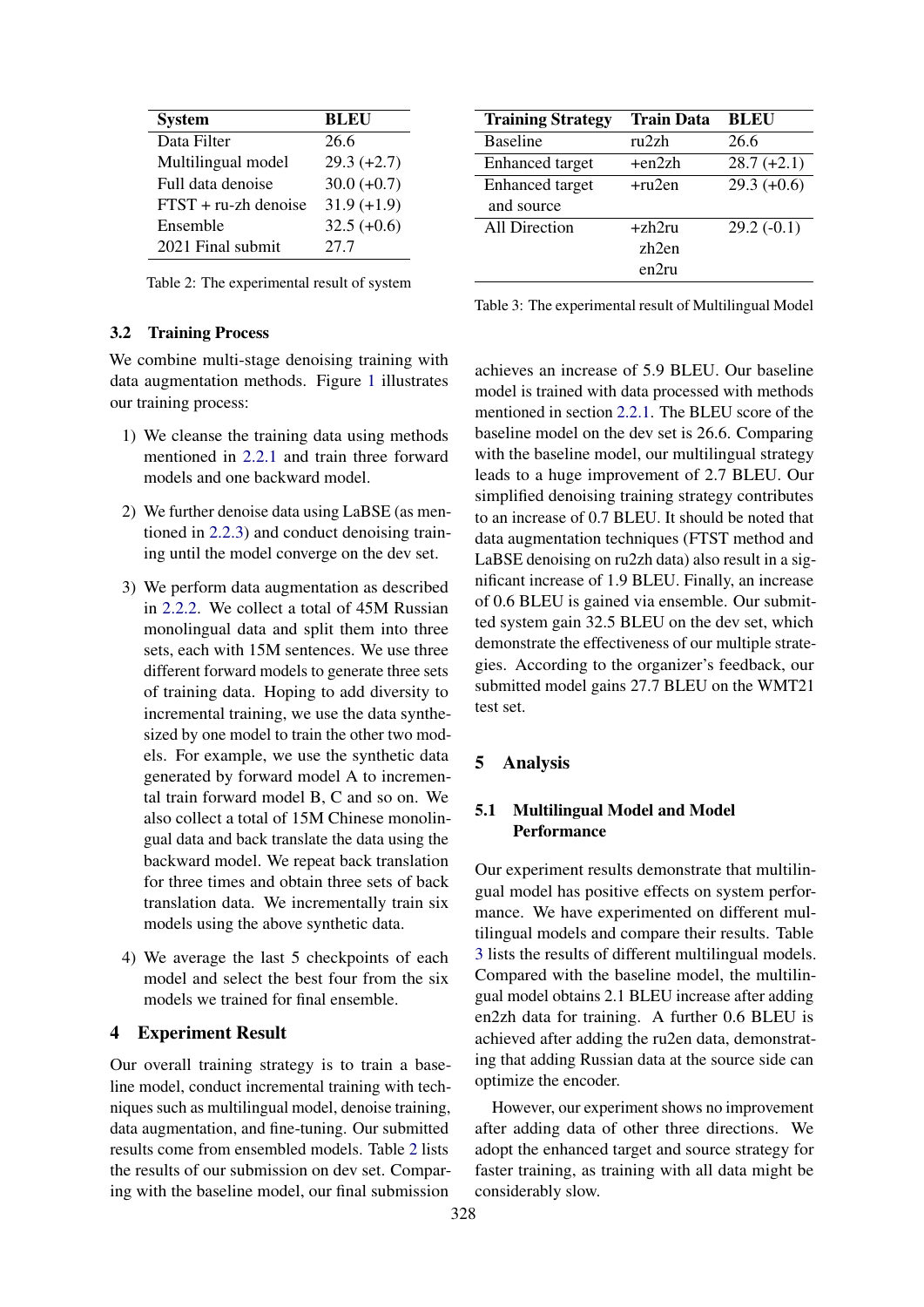<span id="page-4-6"></span>

| <b>Training Strategy</b>   | <b>BLEU</b>   |
|----------------------------|---------------|
| <b>Baseline</b>            | 26.6          |
| $+ru2zh$ denoise           | $28.0 (+1.4)$ |
| Enhanced target and source | 29.3          |
| +Full-data denoise         | $30.0 (+0.7)$ |
| $+ru$ -zh denoise          | $30.5 (+0.5)$ |

<span id="page-4-7"></span>

| Table 4: The experimental result of denoising training |  |  |
|--------------------------------------------------------|--|--|
|                                                        |  |  |

| <b>Training Strategy</b>   | <b>BLEU</b> |
|----------------------------|-------------|
| Enhanced target and source | 29.3        |
| Sampling BT                | 30.0        |
| Beam BT                    | 29.7        |
| FT                         | 29.7        |
| Pivot FT                   | 29.5        |
| <b>FTST</b>                | 30.5        |

|  |  |  |  |  | Table 5: The experimental result of data augmentation |  |
|--|--|--|--|--|-------------------------------------------------------|--|
|  |  |  |  |  |                                                       |  |

## 5.2 Denoising Training and System **Performance**

Our experiment also demonstrates the contribution of denoising training to system performance. Table [4](#page-4-6) compares the results of baseline and denoising training model, from which we can see an increase of 1.4 BLEU. We further compare the results measured at the three stages of denoising training. We use the enhanced target and source model to conduct simplified denoising training. Our experiment shows that full-data denoising training leads to an increase of 0.7 BLEU while ru2zh data denoising further leads to an increase of 0.5 BLEU. The experimental results show that the denoise strategy is effective and can lead to at least 1 BLEU improvement even after multilingual model enhancement.

### 5.3 Data Augmentation and System **Performance**

Data augmentation strategy also leads to huge BLEU improvements. We try multiple data augmentation strategies, including back translation (BT), forward translation (FT), FTST [\(2.2.2\)](#page-1-2). Sampling BT means sampling from the model conditional distribution and beam BT means using beam search, when generating synthetic data. Table [5](#page-4-7) shows the effects of different data enhancement methods. Our results show that sampling back translation can lead to better results (about 0.3 BLEU in our experiment). We also conduct two forward translation experiments: FT is translating Russian to Chinese directly, and Pivot FT is using

English as the pivot language, which achieve only an undesirable result. We then using the FTST method and gain the best result with a BLEU score of 30.5. The experimental results show that the combination of sampling BT and FT data (FTST) can produce the best data augmentation effect.

## 6 Conclusion

This paper presents HW-TSC's submission to WMT21 Triangular Machine Translation Task. In general, we use Transformer architecture and explore multiple data filtering and selection methods. In terms of training and data processing strategies, multilingual model, denoising training, data augmentation, and FTST we used can effectively improve system performance. Our final result achieves an increase of 5.9 BLEU when comparing baseline model on the dev set and gain a BLEU score of 27.7 on the test which is the highest among all submissions.

## References

- <span id="page-4-4"></span>Chris Dyer, Victor Chahuneau, and Noah A. Smith. 2013. [A simple, fast, and effective reparameteriza](https://www.aclweb.org/anthology/N13-1073/)[tion of IBM model 2.](https://www.aclweb.org/anthology/N13-1073/) In *Human Language Technologies: Conference of the North American Chapter of the Association of Computational Linguistics, Proceedings, June 9-14, 2013, Westin Peachtree Plaza Hotel, Atlanta, Georgia, USA*, pages 644–648.
- <span id="page-4-1"></span>Sergey Edunov, Myle Ott, Michael Auli, and David Grangier. 2018. [Understanding back-translation at](https://doi.org/10.18653/v1/d18-1045) [scale.](https://doi.org/10.18653/v1/d18-1045) In *Proceedings of the 2018 Conference on Empirical Methods in Natural Language Processing, Brussels, Belgium, October 31 - November 4, 2018*, pages 489–500.
- <span id="page-4-5"></span>Fangxiaoyu Feng, Yinfei Yang, Daniel Cer, Naveen Arivazhagan, and Wei Wang. 2020. Languageagnostic bert sentence embedding. *arXiv preprint arXiv:2007.01852*.
- <span id="page-4-2"></span>Ekaterina Garmash and Christof Monz. 2016. Ensemble learning for multi-source neural machine translation. In *Proceedings of COLING 2016, the 26th International Conference on Computational Linguistics: Technical Papers*, pages 1409–1418.
- <span id="page-4-0"></span>Melvin Johnson, Mike Schuster, Quoc V Le, Maxim Krikun, Yonghui Wu, Zhifeng Chen, Nikhil Thorat, Fernanda Viégas, Martin Wattenberg, Greg Corrado, et al. 2017. Google's multilingual neural machine translation system: Enabling zero-shot translation. *Transactions of the Association for Computational Linguistics*, 5:339–351.
- <span id="page-4-3"></span>Armand Joulin, Edouard Grave, Piotr Bojanowski, Matthijs Douze, Hérve Jégou, and Tomas Mikolov.